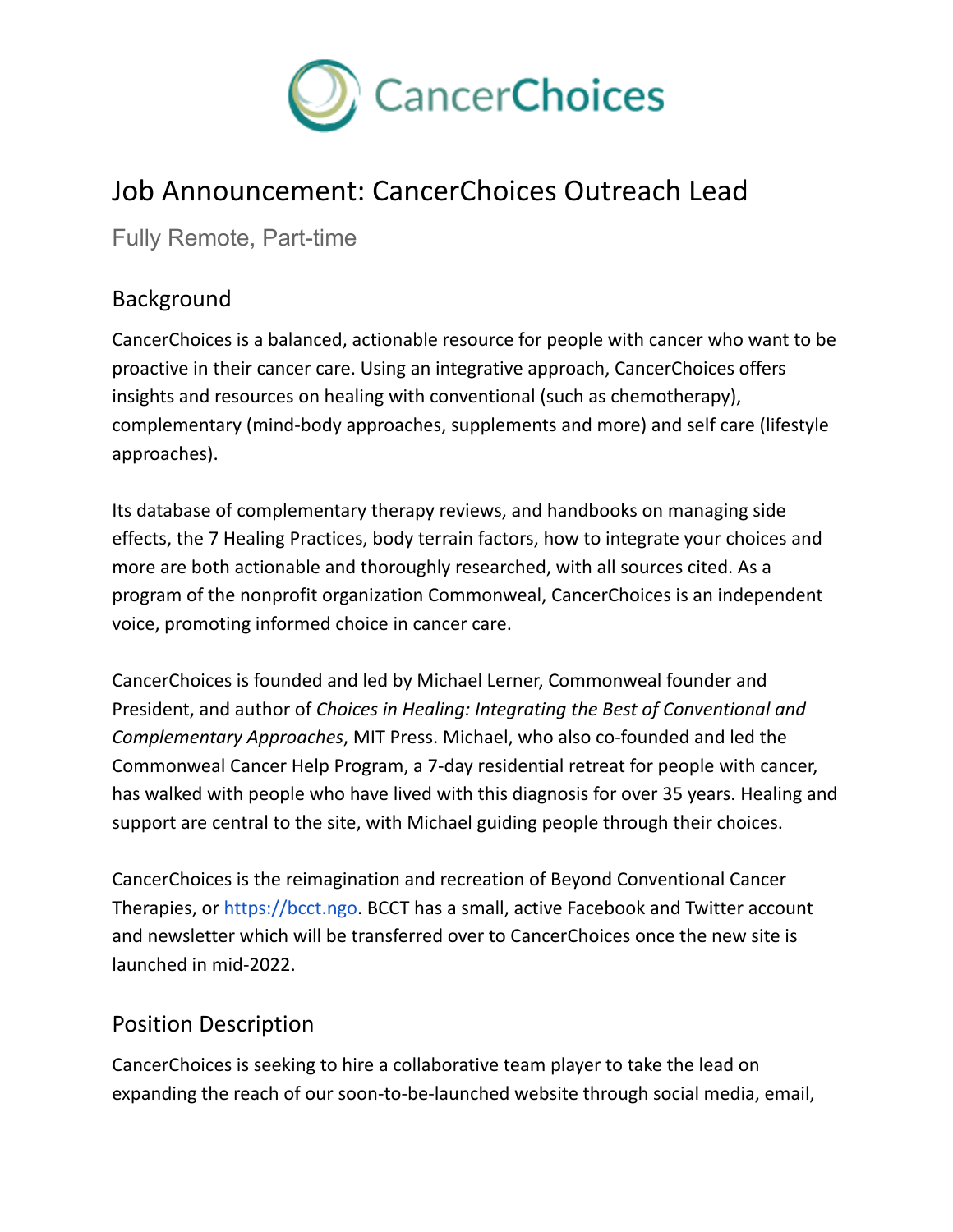

webinar coordination and other outreach efforts. The Outreach Lead will be a core member of a small, dedicated team. This is a fully remote, 20-hour per week position, and may require occasional evening calls. With the right candidate, there is potential to expand the role and hours.

Responsibilities:

- Manage CancerChoices social media on Facebook and Twitter
	- Drive strategy to increase engagement and followers on social media.
	- Create content for social media in collaboration with CancerChoices subject matter experts, including tweets, posts & videos.
	- Source or create visuals for social media posts in Canva or on other platforms.
	- Monitor, listen, and engage with the CancerChoices community across social channels while liaising with subject matter experts.
	- Prepare social media metrics reports.
- Develop and distribute a monthly newsletter and expand its distribution.
- Coordinate, advertise, and host CancerChoices webinars and other online events.
- Coordinate interviews, presentations and outreach with partner cancer organizations to promote better sharing of integrative cancer resources.
- Coordinate outreach to online and print media organizations.
- Edit videos, source images, and assist in publishing new content on the CC website.
- Support SEO efforts as time allows.

Potential to expand the role and hours to managing an online community.

Qualifications and Experience:

- B.A. degree preferably in a relevant field such as marketing, communications, or in nonprofit management, or commensurate years of experience.
- Team-player, good communicator.
- Proven track record of managing social media platforms.
- Experience using Canva or a similar program to create graphics for social media.